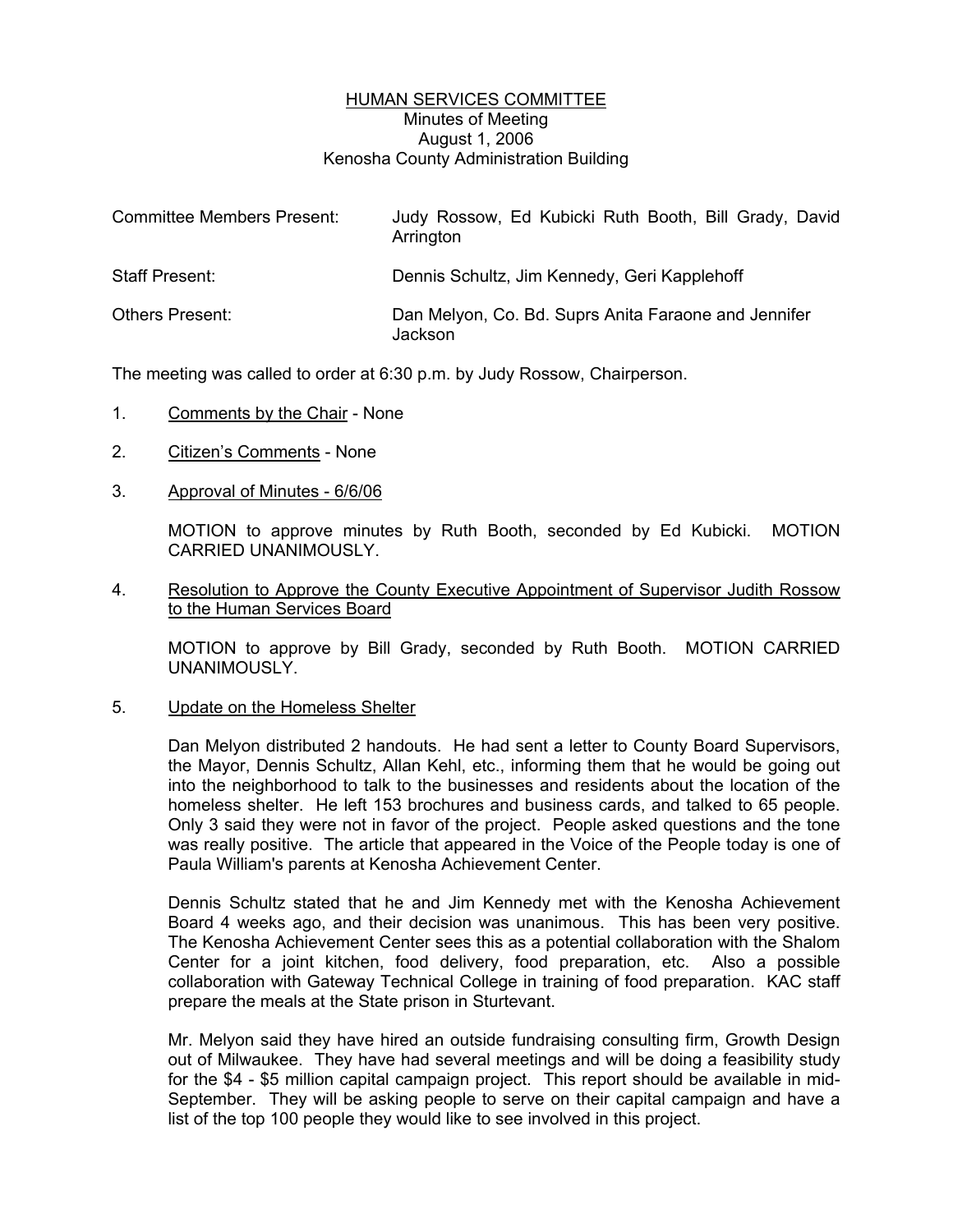They have talked to City Development. The property will have to be subdivided and rezoned. Their programs will qualify under the current zoning, but re-zoning would be better. They will need to submit their plan specifications.

Mr. Melyon has talked with the Racine HALO Project Director, and 4-5 board members have visited the facility. They have also talked to the HALO board members. Judy Rossow suggested that perhaps this Committee, and those who are questioning this, should take a tour of the HALO facility. All committee members expressed interest in taking the tour at a time separate from the committee meeting time. Dennis Schultz' office will arrange the tour.

Anita Faraone suggested having a neighborhood meeting before the public meetings. Mr. Schultz agreed with Supervisor Faraone.

## 6. Update on Family Care Expansion

Dennis Schultz distributed a Long Term Care Reform Update, stating that Family Care is rolling along. Kenosha held 2 public forums. Those attending asked lots of questions. There were about 80 people at today's public forum. We are still waiting for an answer from the State as to the amount of levy dollars they will let Kenosha County have. Mr. Schultz and Debbie Jossart of Racine will be meeting with Paul Soczinski at CCO to nudge him to be a facilitator with the State to get an answer on this. The State wants Family Care to begin by February, 2007, but the State wanted to meet with WCHSA and WCA first. We understand that meeting took place last week. We are going to be insistent on adding 3 new ES workers for at least 18 months to do the applications for Family Care. There will be staff reductions, but we won't know anything definite for a while.

Jim Kennedy added that the ADRC will remain in Kenosha County and will be the front door for Family Care. The State hired a firm to do a Family Care evaluation state-wide.

- Mr. Schultz said that there are two positives for Kenosha County:
- (1) There will be no fiscal or programmatic responsibility for Family Care participants.

(2) An end to the waiting lists. We plan to transition people already getting services and those on the waiting list at the same time.

Four other counties are following the Racine/Kenosha model.

## 7. Such Other Business as Authorized by Law

Geri Kapplehoff, Director of Nursing at Brookside, distributed information on the CNA Mentoring Program. She stated that CNA's are the lowman because they are the roots of the tree and residents will die without the tree. They have always had a mentoring program, but in the past, management selected CNA's to mentor. Now they have posted for volunteers and CNA's are signing up for this 3-week program.

Bill Grady asked Ms. Kapplehoff to come back in October with the results of the program.

- 8. Committee Members Comments None
- 9. Adjournment

It was moved to adjourn by Ed Kubicki, seconded by Bill Grady. Meeting adjourned at 7:29 p.m.